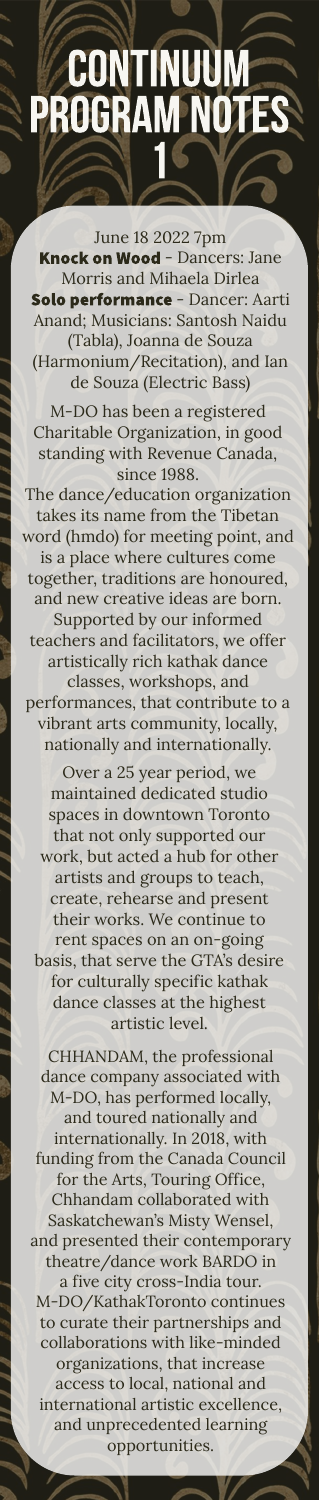### **CONTINUUM<br>PROGRAM NOTES**

### **AARTI ANAND**

was born and raised in Delhi. She was introduced to melody and rhythm at a young age, as she watched her mother sing at Carnatic Music concerts and conduct music classes at home. She also trained in Bharatanatyam dance as a child, and while growing up, taught herself to play the keyboard to have a better understanding of melody. In her school and university years, she sang and danced on stage on various occasions. Performing on stage gave her immense joy and exhilaration.

After completing her Masters degree in Law, she moved to Toronto. She always had a strong interest in Kathak dance, and when she came across a video of Joannadi performing, she immediately signed up to learn from her. And since then, Joannadi's musicality, technique, agility and passionate teaching of the art form have constantly inspired her.

Aarti is going to present Vilambit Laya (slow tempo); traditional Kathak solo work. Based on tempo or Laya, the work is divided into 3 sections: Madhya Laya (medium tempo) and finally, Drut Laya (fast tempo). Continuum is a dream-come-true for Aarti and she is excited to share her work with you all tonight.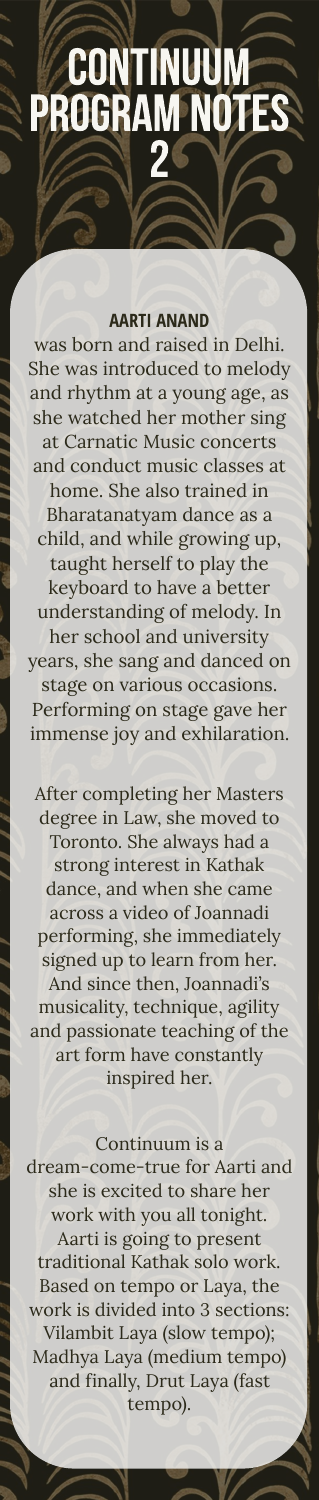### **CONTINUUM<br>PROGRAM NOTES** 3

### **JANE MORRIS**

has loved nature since she can remember, and kathak since 1993 when she began classes. It is a delight to put them together with her duet partner Mish and her teacher/ mentor Joanna de Souza. In addition to continuously studying Kathak and occasionally performing, Jane loves teaching beginner and intermediate classes for our school.

### **MIHAELA DIRLEA**

has been privileged to be part of this beautiful Kathak community since 2011. She is honoured and grateful to be able to share her love for Kathak with you tonight. This work represents her first experimentation in co-creating original choreography with her duet partner Jane under the invaluable mentorship of Joanna de Souza.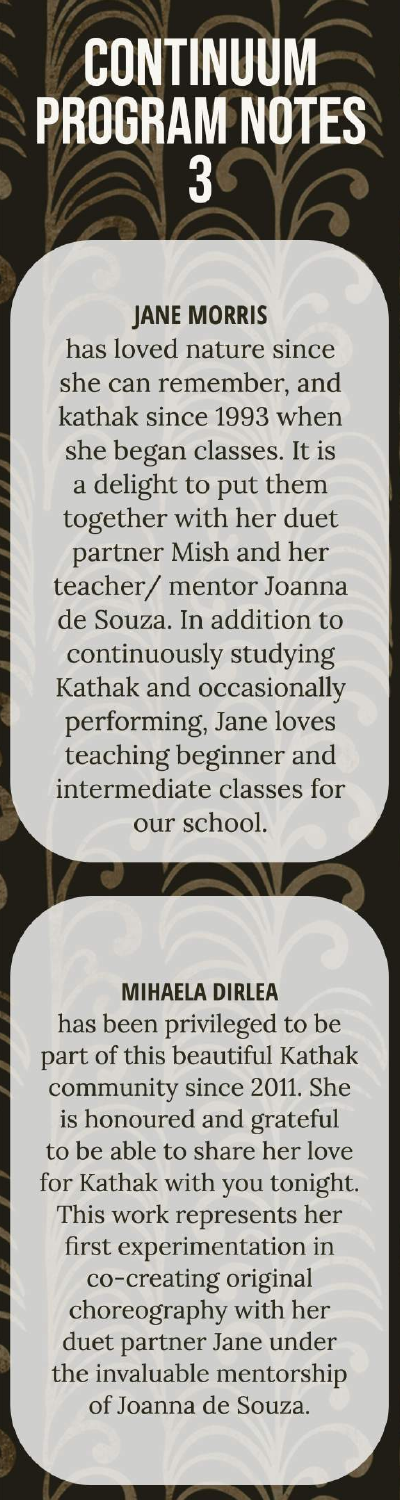### **CONTINUUM**<br>PROGRAM NOTE

### **JOANNA DE SOUZA**

Twice Dora Award nominated Joanna de Souza, received a Master's Degree in kathak dance through Prayag Sangit Samiti, Allahabad, India. Her study began in 1978, under her guru, the late Pandit Chitresh Das. Joanna is respected internationally as a dancer, choreographer, and is a much sought-after teacher.

festival in Holguin, Cuba. Named one of the "leading Indian classical dancers in Canada" - INDIA TODAY Magazine, she has represented Canada at the World Performing Arts Festival in Lahore, Pakistan, and the Romerias de Mayo

She was a musician and dancer with the acclaimed Toronto Tabla Ensemble from 1993-2010, and has taught across Canada, Trinidad, the US and India.

choreography. In 2015 she was recipient of Angikam's Dr.Maya Rao Award, for recognition of her body of innovative kathak

In Toronto, she co-founded M-DO/KathakToronto which is home to dance classes, master classes and workshops, at the highest artistic level.

Her dance company Chhandam, continues to tour nationally and internationally, bringing their innovative approach of Kathak, to a wide audience, and in 2018 Chhandam in collaboration with choreographer/dancerMisty Wensel, toured India with their collaborative work BARDO.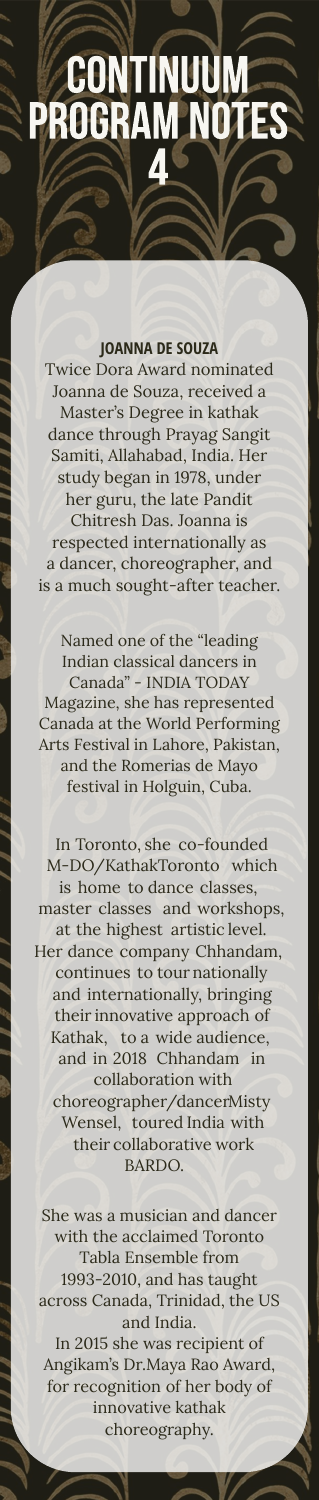# **CONTINUUM**<br>PROGRAM NOT

### **SANTOSH NAIDU**

Santosh Naidu is a Canadian 'Platinum' recording, Juno & Dora nominated artist who has been in the music industry for over 30 years. At the tender age of 5, he embraced the study of classical tabla and, in his teens, became a co-founding member of the Toronto Tabla Ensemble.

Santosh is now an accomplished musician in various genres and cultural styles, namely Urban, Latin & Brazilian.

In 2001 he joined, Juno wining, Grammy nominated K-OS as his lead percussionist, writing and performing with him ever since.

Santosh has also recorded internationally and now owns and operates a recording studio in Toronto. Expanding his recoding talents, they include scoring music for Film, TV &

commercial/advertising. He is one half of the dynamic duo The GuruBros.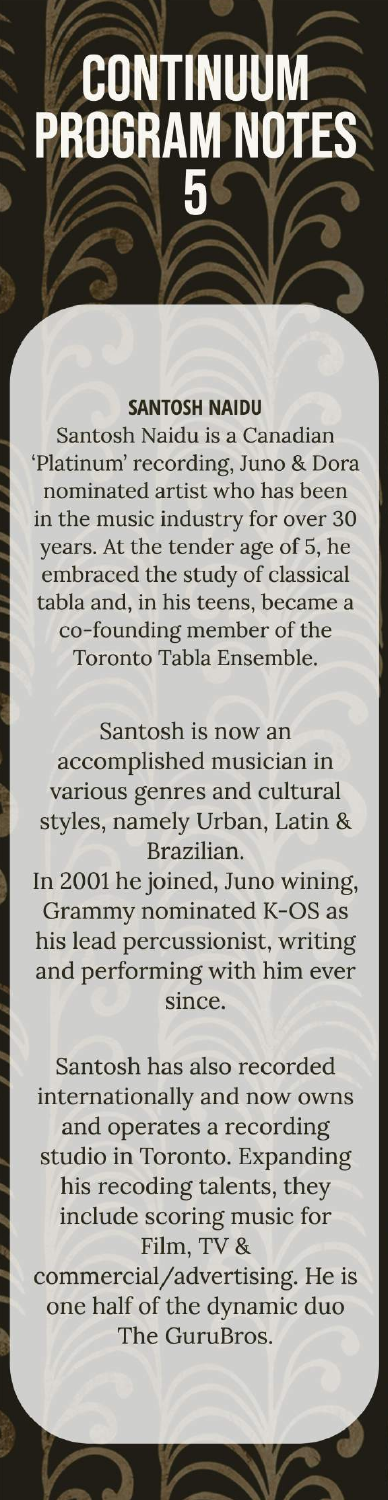acclaimed, multi award winning short film, Calcutta Taxi. Between 2008-2012, his composition 4 Shows Nightly was used as the theme for the CBC National's popular radio show, Dispatches. In 2012, Ian composed the soundtrack for filmmaker, Vikram Das Gupta's internationally In addition he composes music for dance, including for choreographer, Nova Bhattacharya's Red and Yellow, and for dancer/choreographer

Joanna de Souza's Chhandam Dance Company.

Koziol. He is a founding member of the Jazz/Canadiana/improv quartet, Sisters Euclid and is a long time collaborator with electronic duo LAL, and torch-folk singer, Andrea

CBC Radio's Metro Morning. well as over 100 TV and radio commercials (jingles) for clients ranging from General Motors and Ford to Johnson and Johnson and

A first call bass player for session work, Ian's work can be heard on Oscar winning director, Hubert

Davis' Invisible City soundtrack as

## **CONTINUUM**<br>PROGRAM NOTES

### **IAN DE SOUZA**

2017). (2009 & Uganda born, Toronto bred bass player and producer, Ian de Souza is the recipient of a Juno Award (2007), National Jazz Award (2009) and has been twice nominated for a Dora Mavor Moore Award

Over his 40-year career as a musician, Ian has recorded and performed widely on over 4

continents, North America, Europe, Asia and Australia with artists as diverse as Jeff Martin, Jane Siberry, Carole Pope, Denzil Sinclair, Stephen Paige and Colin James (Canada), Bill Frissell, Cyro Baptista, Ursula Rucker, Paul

Schaffer (US), Yograj Naik and San Page (India), Wayna, Aaron Nitunga, Jean Christophe Matata (Africa).